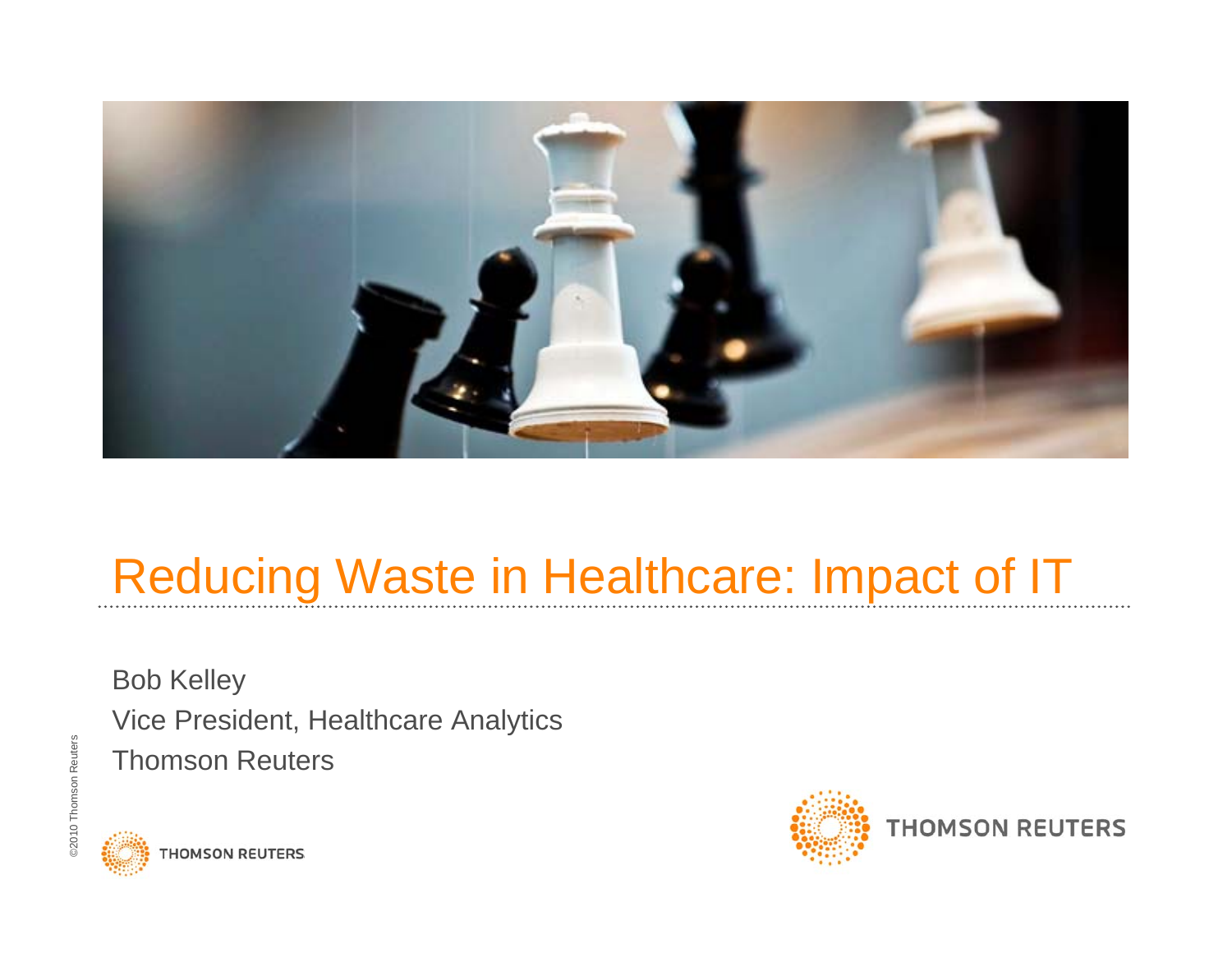#### THE COST OF HEALTHCARE WASTE

- • "Estimates suggest that as much as \$700 billion a year in healthcare costs do not improve health outcomes. They occur because we pay for more care rather than better care."
	- Peter Orszag, director of the White House Office of Management and Budget, May 2009 interview with NPR
- • "… up to one-third of the over \$2 trillion that we now spend annually on healthcare is squandered…"
	- Jack Wennberg of Dartmouth's Center for the Evaluative Clinical **Sciences**
- $\frac{20}{20}$  on healthcare.<br>  $\frac{20}{20}$  The McKinsey Global Institute, 20<br>  $\frac{20}{20}$  Thomson REUTERS • Compared to peers in the Organization for Economic Cooperation and Development (OECD), the U.S. spent nearly \$650 billion more on healthcare.
	- The McKinsey Global Institute, 2006 study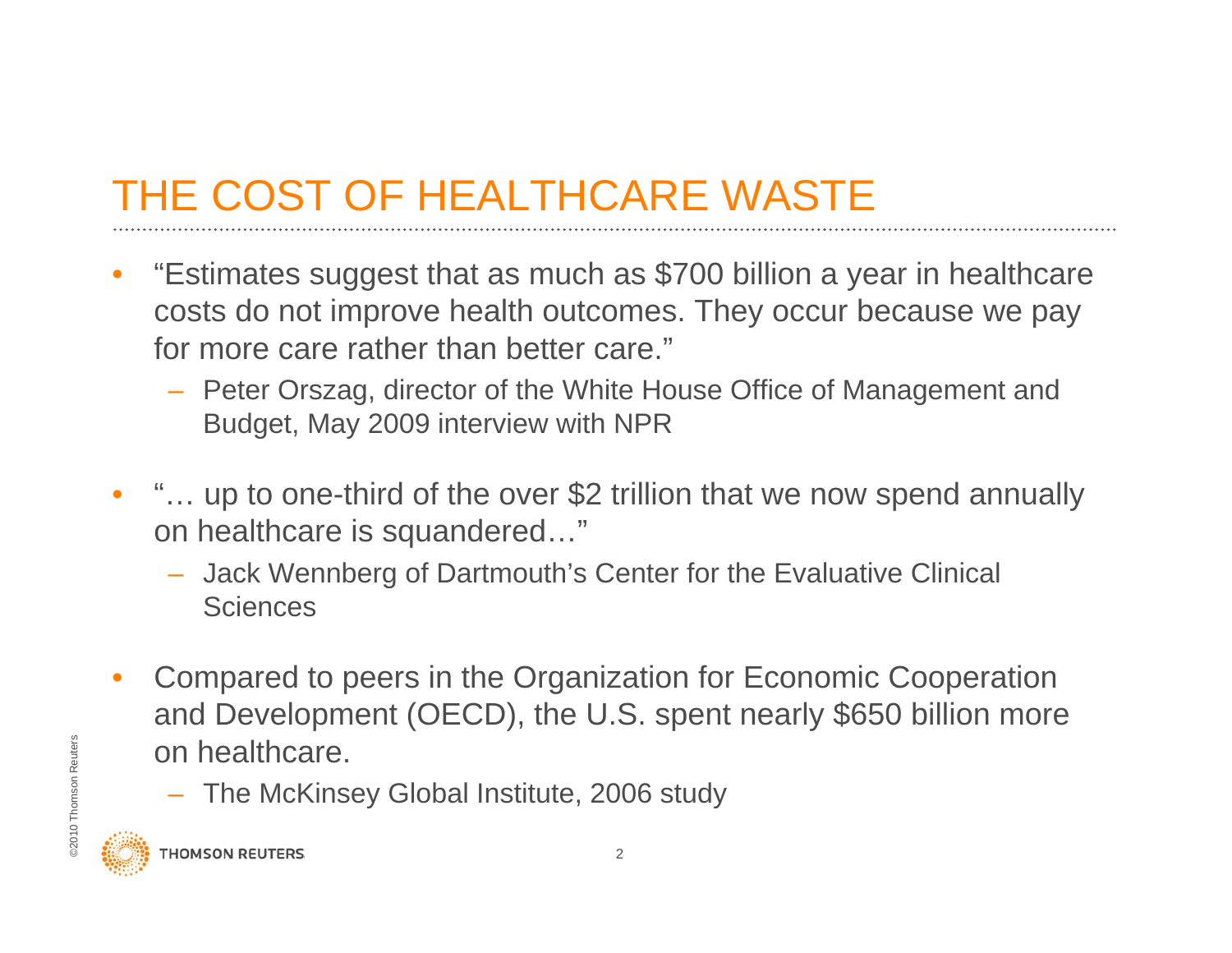#### HEALTHCARE SPENDING SHARE OF GDP, 2006



Source: Kaiser Family Foundation, Trends in Healthcare Costs and Spending, March 2009.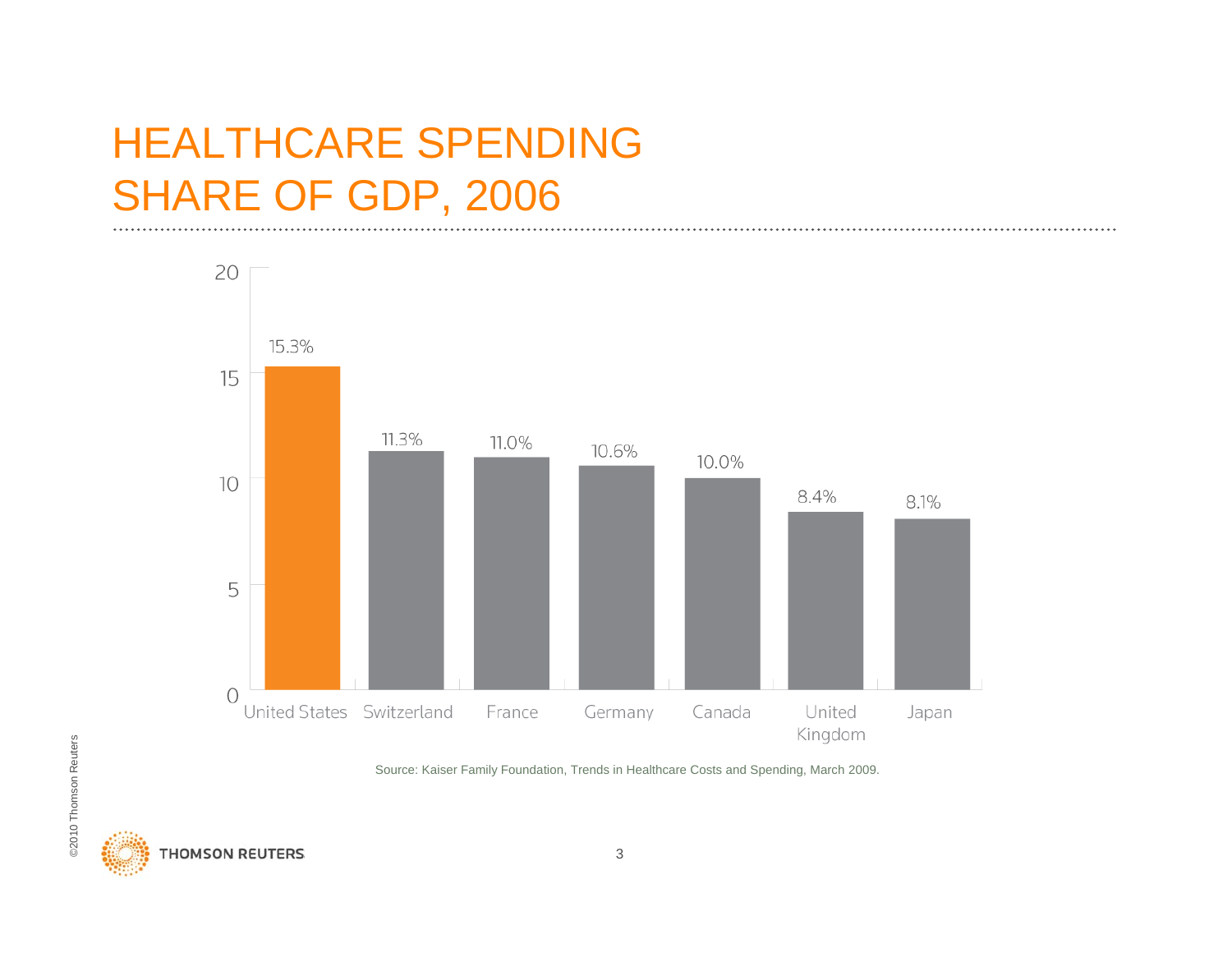#### THOMSON REUTERS WHITEPAPER

Is such a large estimate of healthcare system waste reasonable ?

Can such an estimate be supported by research and informed expert opinion on specific types of waste ?

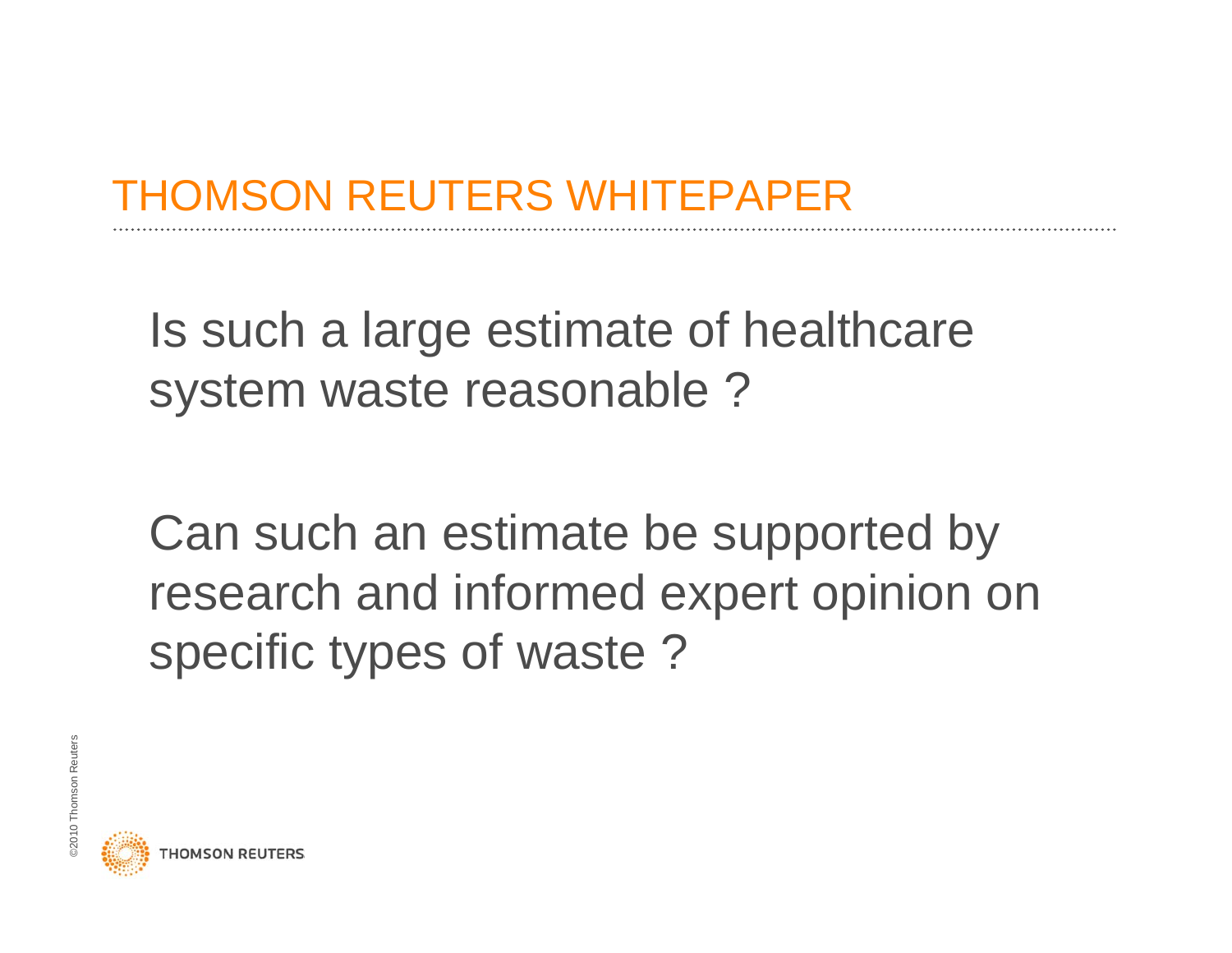#### WHAT IS HEALTHCARE SYSTEM WASTE?

 *The New England Healthcare Institute (NEHI) has defined waste in healthcare as "Healthcare spending that can be eliminated without reducing the quality of care."*



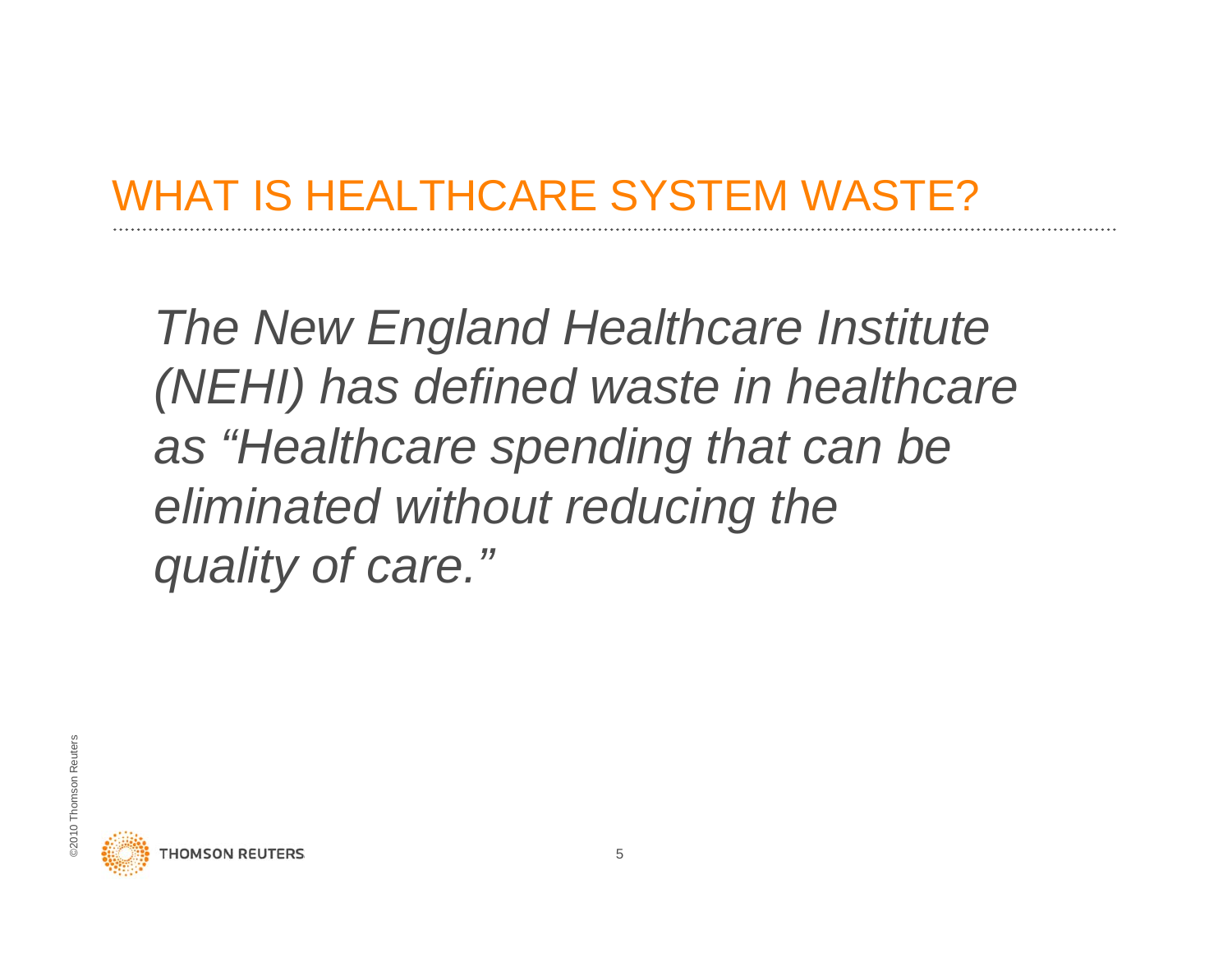### IMPORTANT TERMS IN CONSIDERING WASTE

- • **Cost containment:** controlling the high rate of increase in overall costs or "bending the curve"
- • **Rationing:** when need exceeds availability, decisions must be made on the merit of individual patient needs
- $\bullet$  **Misuse, overuse, and underuse:** use of a service that is inappropriate, not expected to provide value, or fails to diagnose or treat an illness in the early stages
- $\bullet$  **Unwarranted or unexplained variation in care:** variation in the use of specific procedures with no discernible difference in outcomes

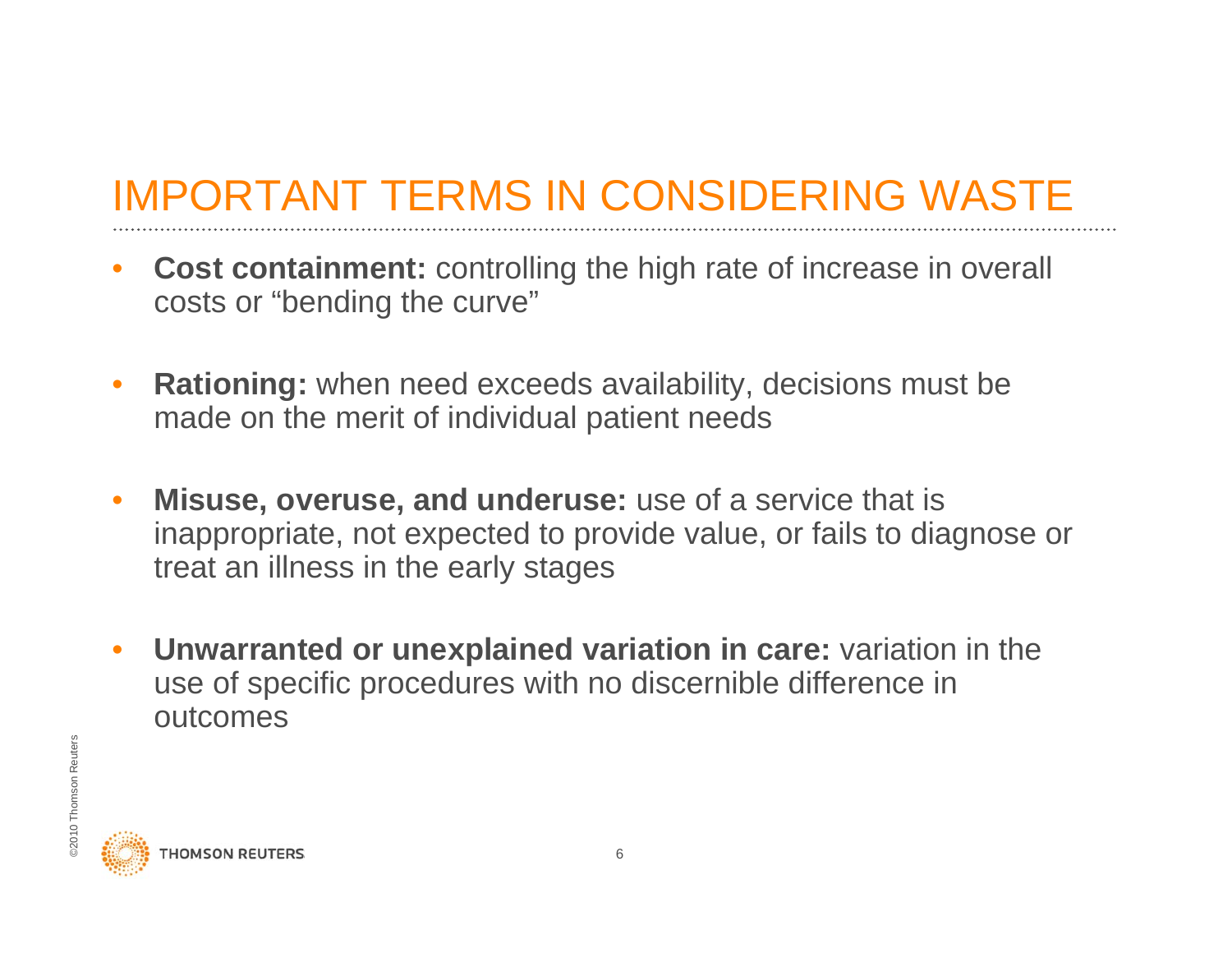#### SIX TYPES OF WASTE

- 1. Administrative System Inefficiencies
- 2. Provider Inefficiency and Errors
- 3. Lack of Care Coordination
- 4. Unwarranted Use
- 5. Preventable Conditions and Avoidable Care
- 6. Fraud and Abuse

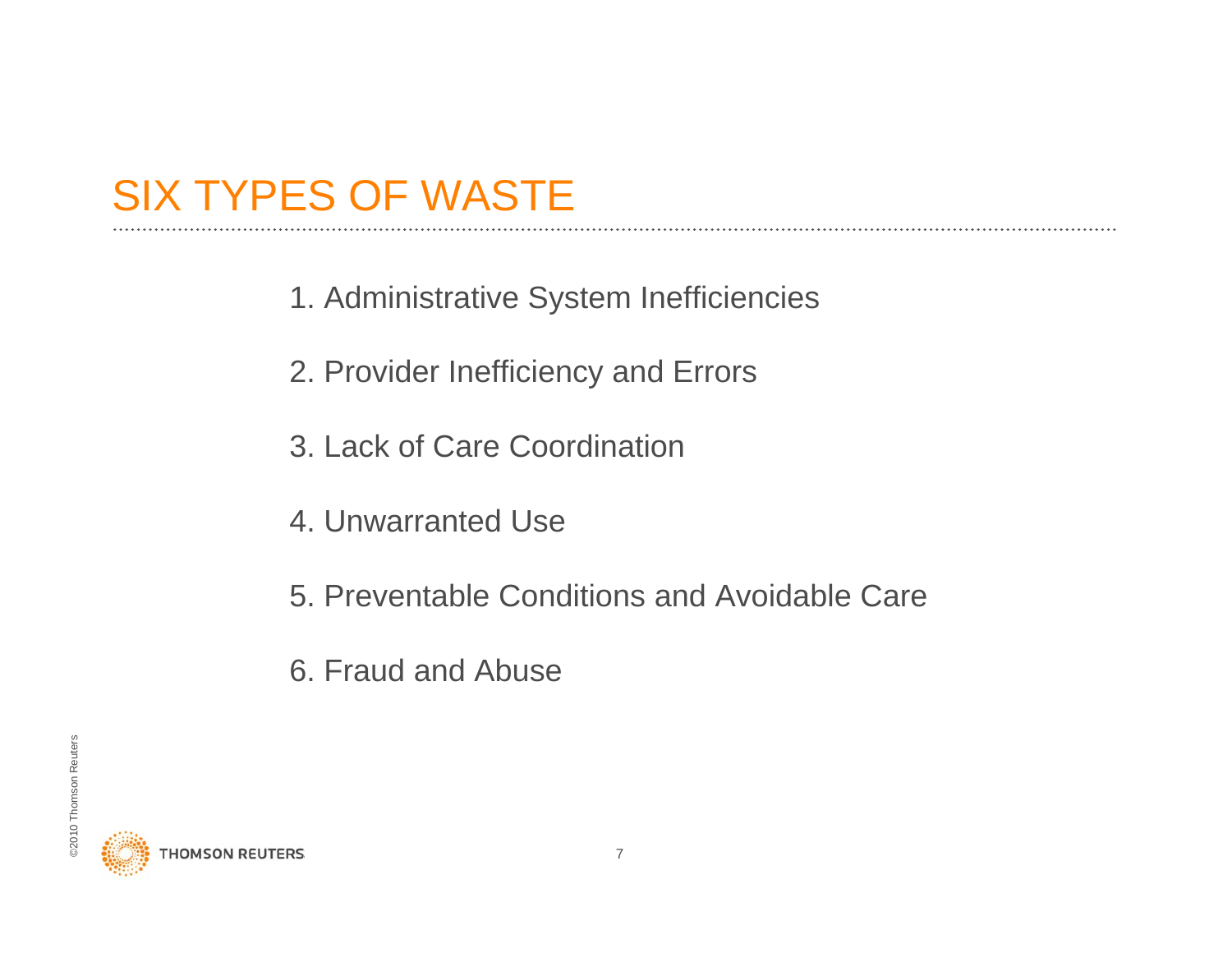#### ADMINISTRATIVE SYSTEM INEFFICIENCIES(\$100-\$150 BILLION)

- $\bullet$  The serious fragmentation of providers, the large number of payers, and resulting disparate systems and procedures significantly add to provider and payer administrative costs
- The average U.S. hospital spends 1/4 of its budget on billing and administration, nearly twice the average in Canada *(NEJM)*
- $\frac{1}{20}$  CIOCLOT, TCT THOTO LITCH ITTOCATE • American physicians spend nearly eight hours per week on paperwork and employ 1.66 clerical workers per doctor, far more than in Canada *(NEJM)*

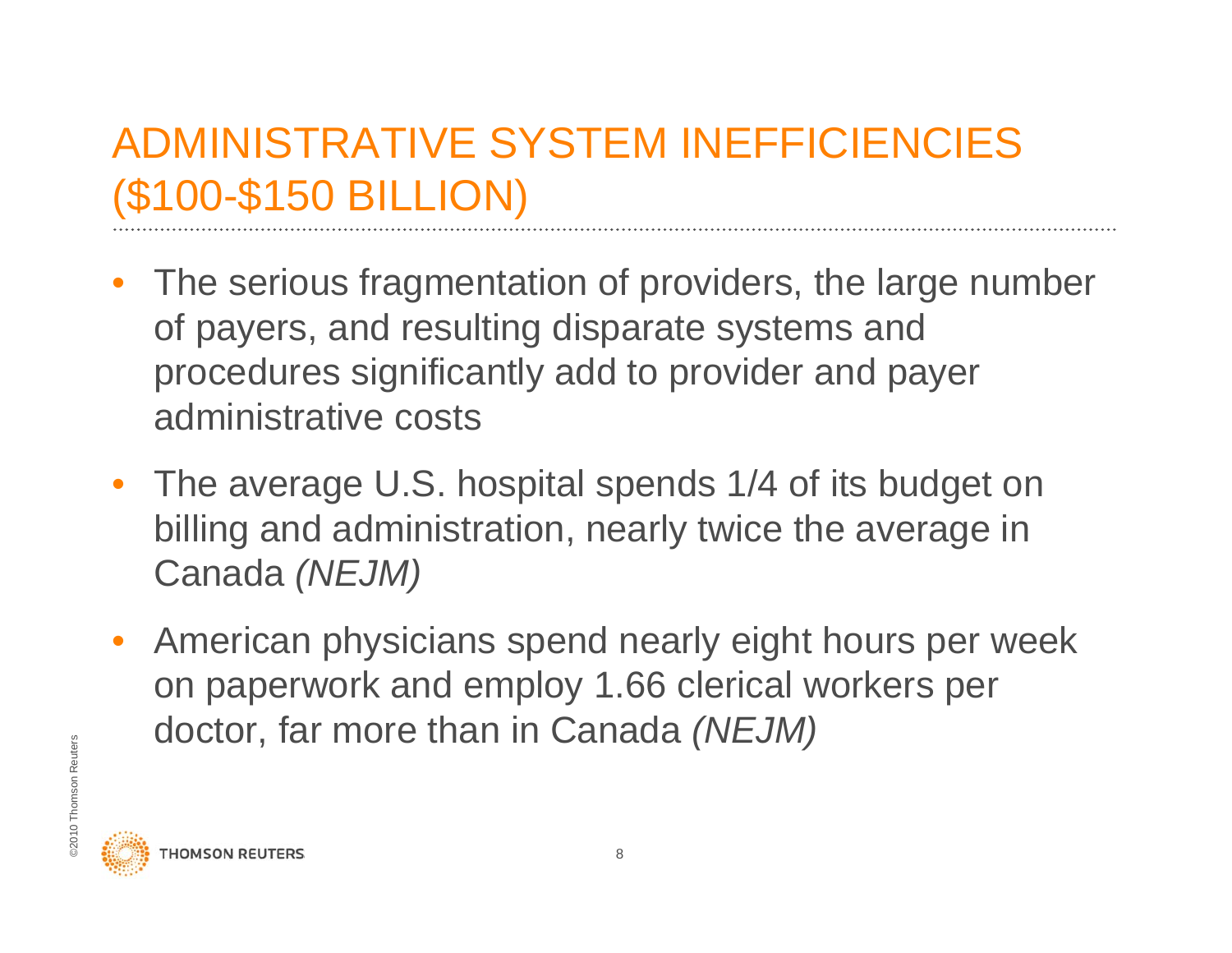# PROVIDER INEFFICIENCY AND ERRORS (\$75-\$100 BILLION)

#### •Operational inefficiencies

- Inefficient use of nurse practitioners and physician assistants
- Inefficient use of facilities and equipment
- Unnecessary hospital admissions and extended stays
- Over-utilization of in-hospital testing
- Over-utilization of intensive care units
- $\bullet$  Inefficiencies due to avoidable errors
	- Extended stay to treat avoidable complications or procedure-related injuries
	- Readmission to respond to an avoidable escalation
	- – Acute care required to treat complications from an outpatient procedure
- Example 1 and the contract of the contract of the contract of the contract of the contract of the contract of the contract of the contract of the contract of the contract of the contract of the contract of the contract of – Treatment for adverse drug events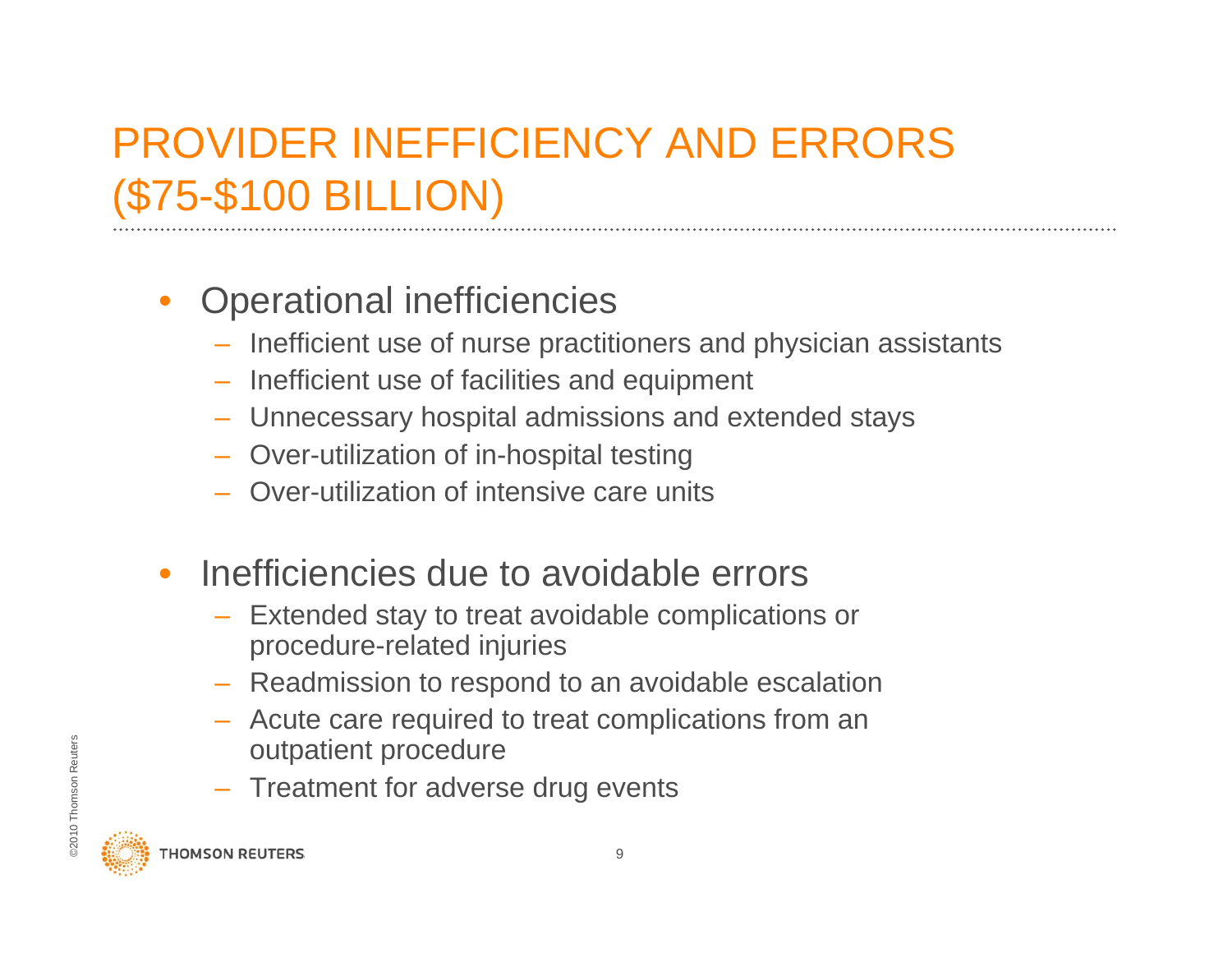#### PROVIDER INEFFICIENCY AND ERRORS (\$75-\$100 BILLION)

- • If all hospitals reduced their operating costs to match the costs of the most efficient 10%, operating costs would be reduced by \$73 billion per year *(Thomson Reuters)*
- Adverse events account for at least 5% of total healthcare spending or \$100 billion per year *(Harvard Medical School)*
- • Between 5-10% of patients admitted to acute care hospitals acquire an infection, resulting in \$4.5-\$5.7 billion per year *(New England Healthcare Institute)*



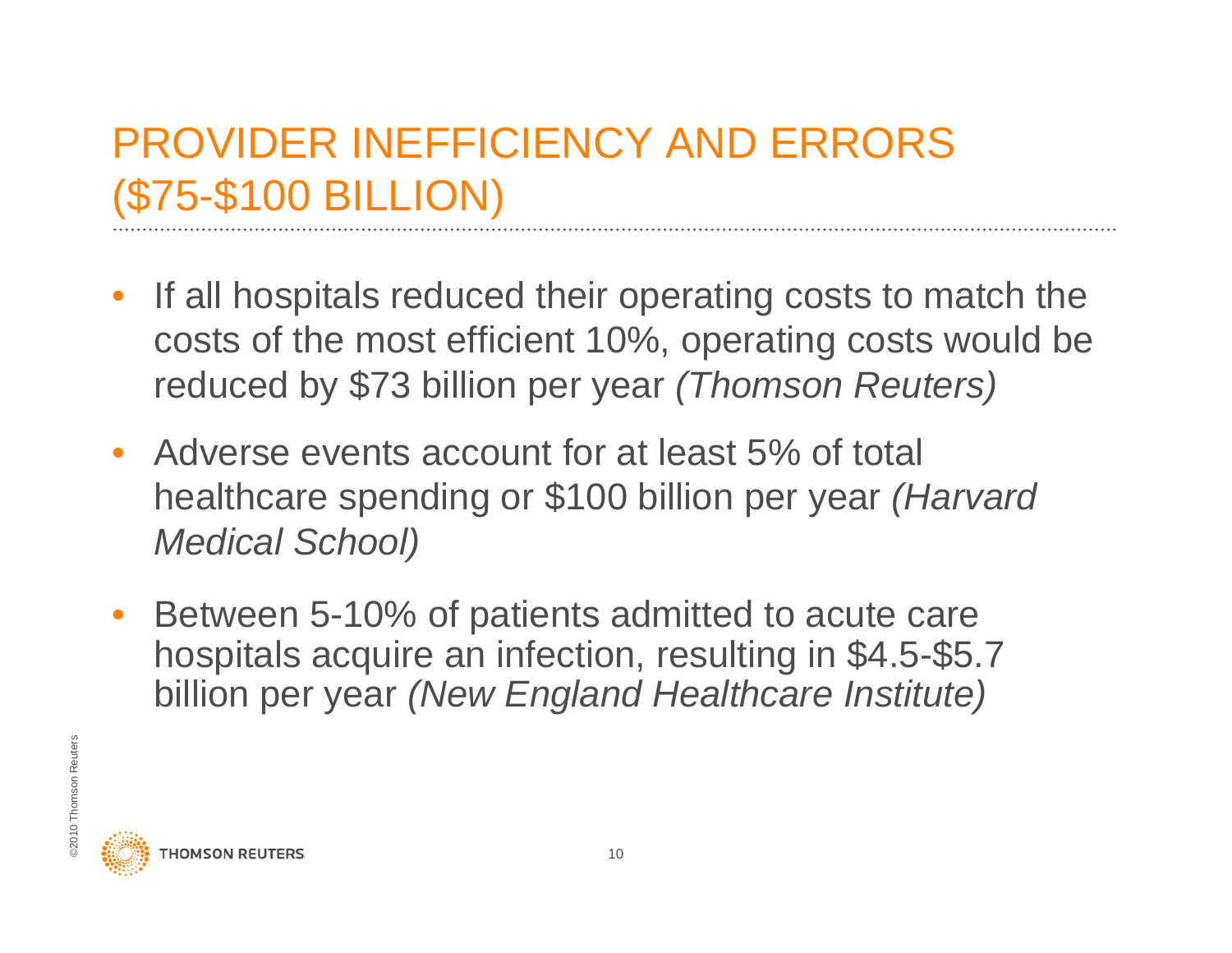## LACK OF CARE COORDINATION (\$25-\$50 BILLION)

When care is not coordinated, inefficiencies occur in the form of duplicate tests, use of the ER for non-emergent conditions, avoidable hospitalizations for nursing home patients, and ADEs due to a lack of communication regarding a patient's medications

- • Roughly 530,000 medication errors occur among Medicaid recipients in outpatient clinics. *(LA Times)*
- Eliminating avoidable ED use could save at least \$21.4 billion per year. *(NEHI)*
- Event to me patients is \$7.5 billion annually. *(The Milbank Quarterly)*<br>*Quarterly)*<br> **Exercise** Thomson Reuters • The cost of avoidable hospitalizations for nursing *Quarterly)*

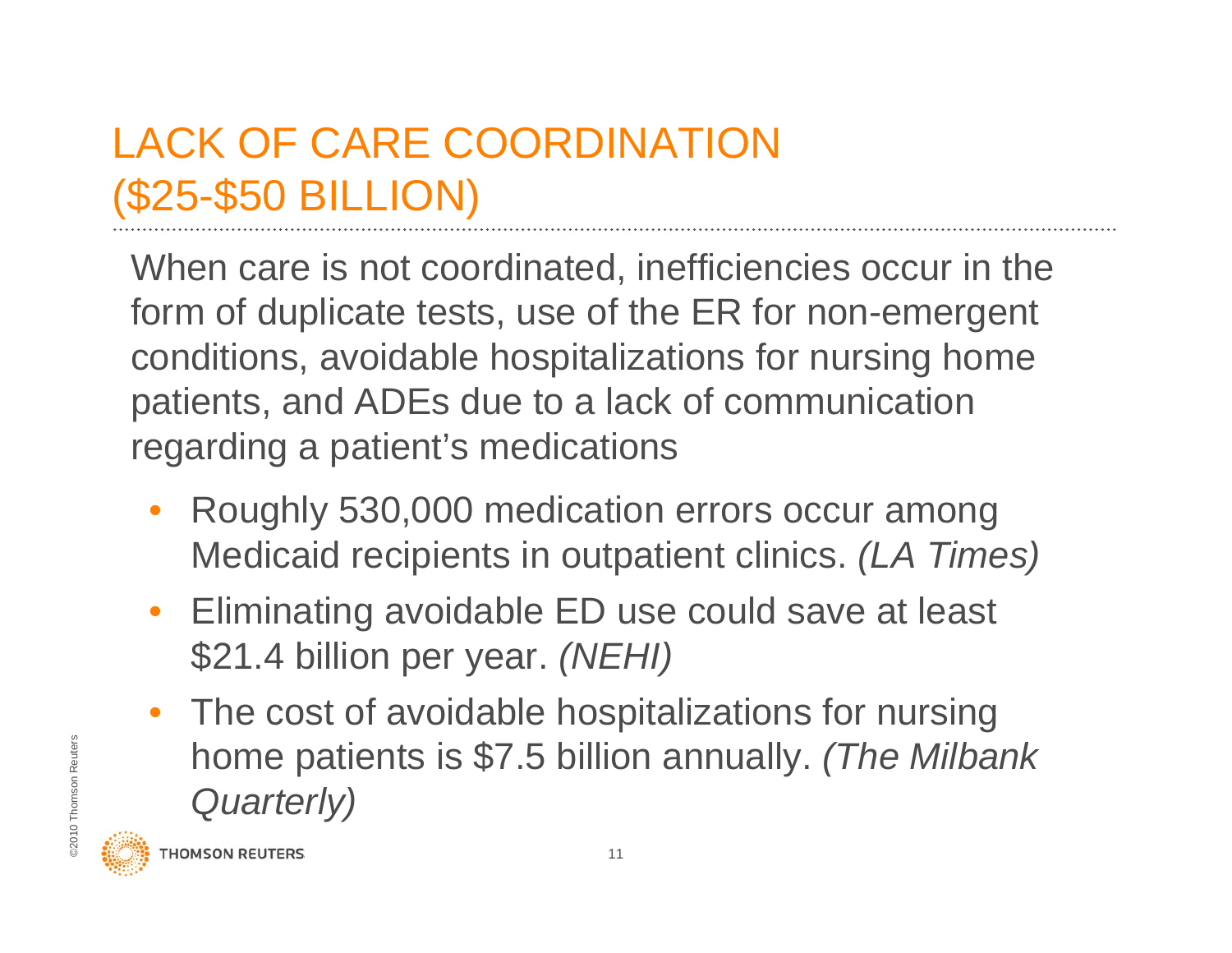# UNWARRANTED USE (\$250-\$325 BILLION)

Provides no or only marginal value to effective diagnosis or treatment

- Diagnostic lab or imaging tests to protect against malpractice exposure
- A surgical procedure with a patient-preferred medical treatment alternative (Dartmouth's "preference-sensitive care")
- A high-cost diagnostic procedure used for patients at low risk
- A diagnostic test with no expected impact on the course of treatment
- The inappropriate use of an antibiotic for an upper respiratory viral infection
- Intensive non-palliative end-of-life treatment (Dartmouth's "supplysensitive care")
- Brand name drug prescribed when generic or therapeutic alternatives are available
- $\frac{200}{200}$  Failure to follow conservative treature in the method course of successive  $\frac{200}{200}$  Thomson REUTERS – Failure to follow conservative treatment protocol or follow a recommended course of successive treatment escalation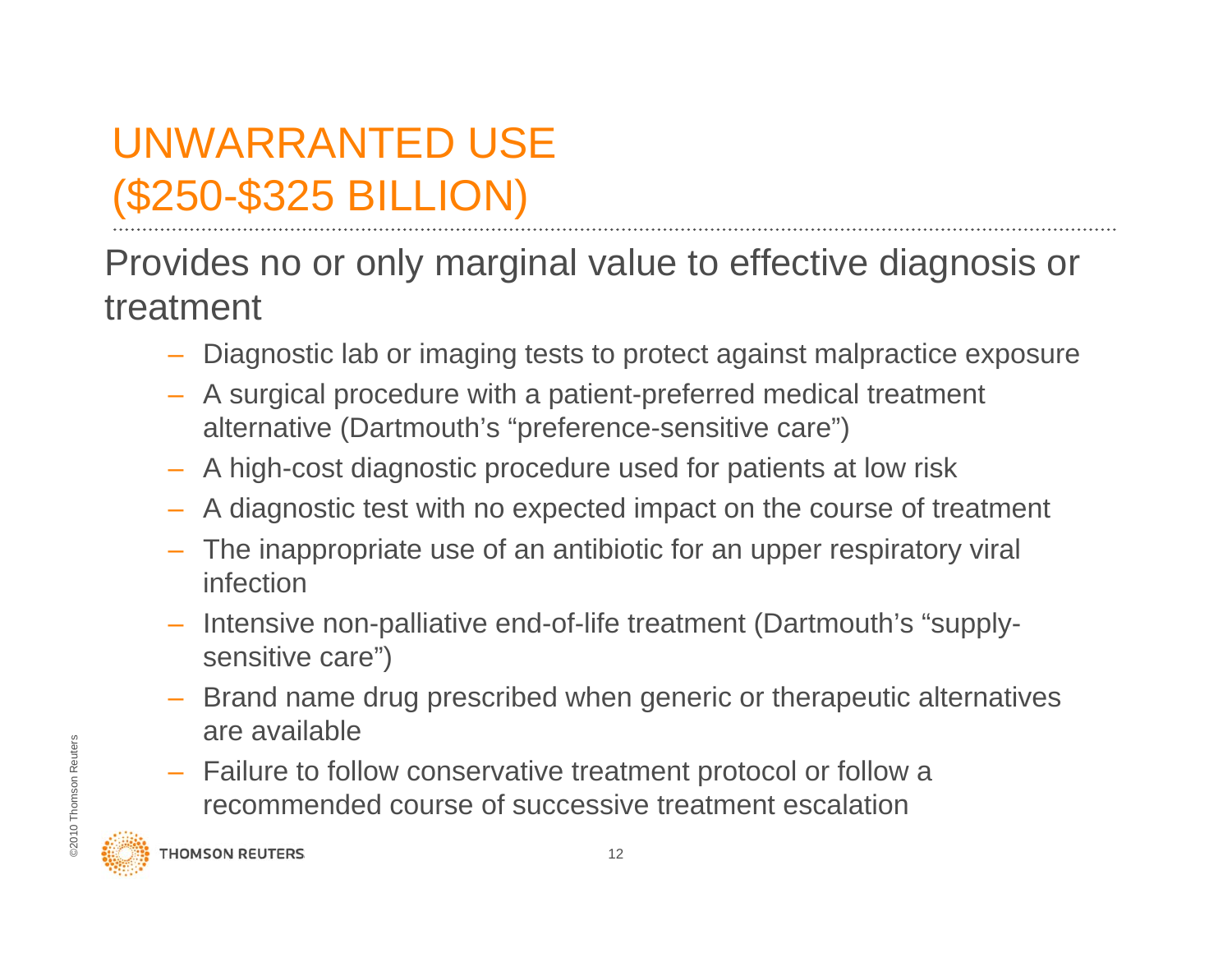#### UNWARRANTED USE (\$250-\$325 BILLION)

- • The costs of variation between high and low utilizing regions approaches 30 percent of total healthcare spending *(Dartmouth)*
- More than 95 million high-tech scans are done each year…but as many as 20-50% did not help diagnose ailments or treat patients *(New York Times)*
- Up to 55% of antibiotics are medically unnecessary, resulting in an annual savings of \$1.1 billion if avoided *(NEHI)*
- $\frac{1}{2}$  prescribing less expensive<br>medication choices (NEHI) • At least \$3 billion could be saved each year by prescribing less expensive but equally effective and safe medication choices *(NEHI)*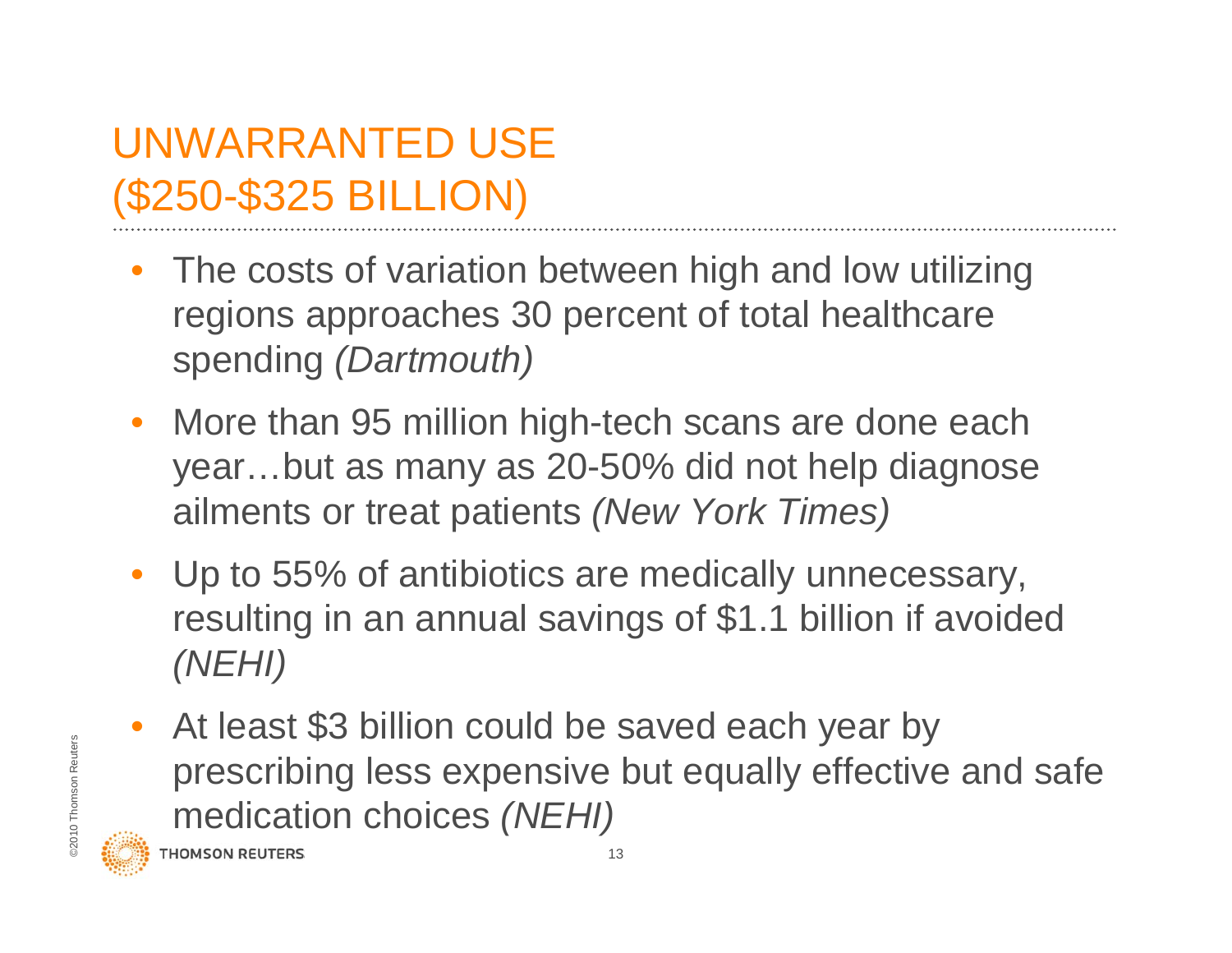### PREVENTABLE CONDITIONS AND AVOIDABLE CARE (\$25-50 BILLION)

Timely access to quality outpatient care can prevent the need for hospitalization or other acute care

- 7.2 hospital admissions per every 10,000 people (aged 18 to 64) in the United States are for uncontrolled diabetes *(AHRQ)*
- 36% of hypertension patients were treated inappropriately, at a total national cost of \$1.3 billion *(Clinical Therapy)*
- END Avoidable hospitalizations was \$29.6 billion *(AHRQ)*<br>ENDING ARRA<br>Representations on reuters • Total national costs in 2005 associated with

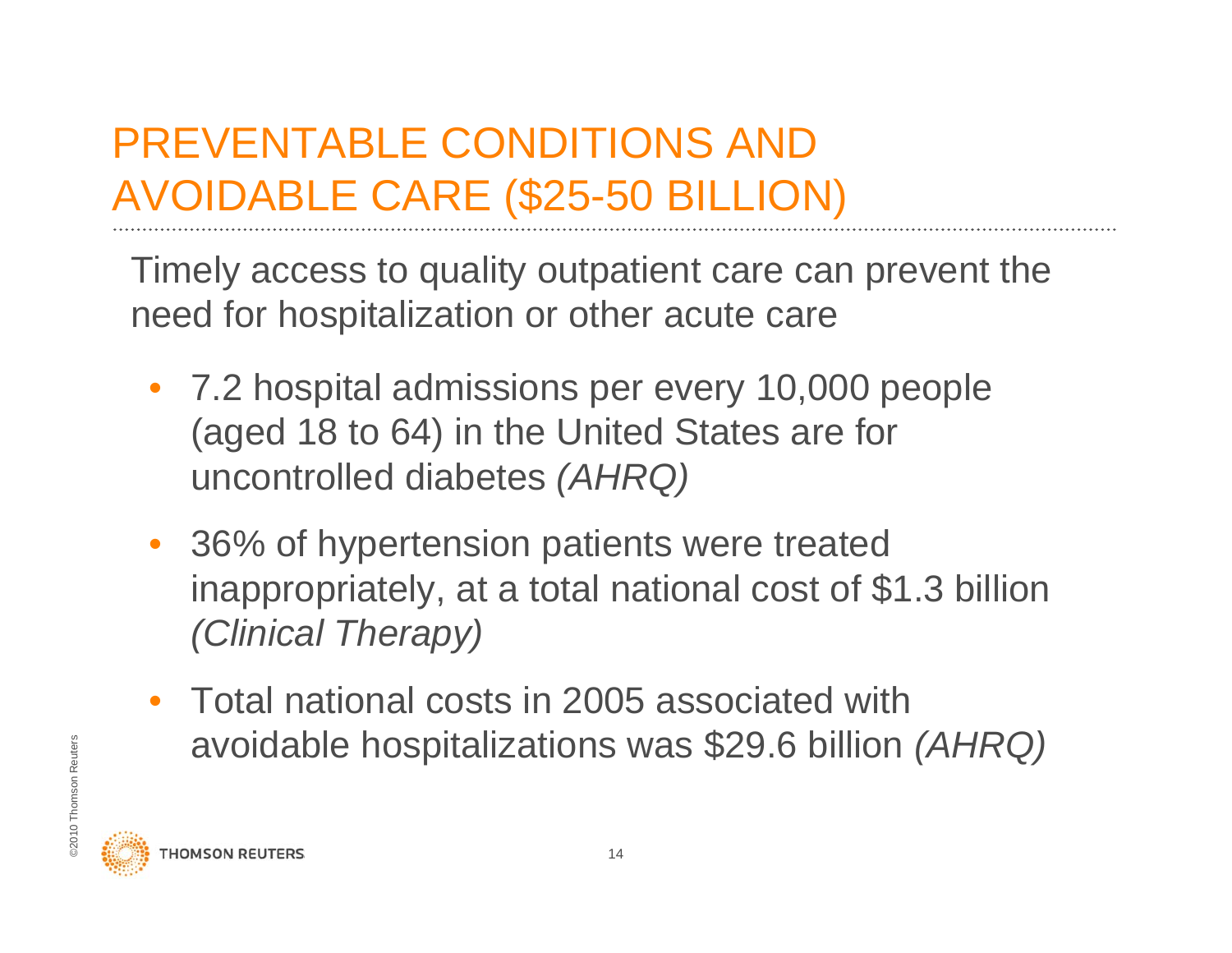### FRAUD AND ABUSE (\$125-\$175 BILLION)

Most fraudulent practices simply add cost with no value, but some actually expose patients to risk.

- $\bullet$  In 2007, fraud was estimated to reach as much as 10 percent of annual healthcare spending, or \$220 billion *(HealthLeaders Media)*
- The National Healthcare Anti-Fraud Association estimates that at least 3% of spending, or \$60 billion, is lost to fraud every year *(NEJM)*
- $\frac{1}{2}$  Payments III IISCal 2009 (<br> $\frac{1}{2}$  Budget) • The federal government made \$98 billion in improper payments in fiscal 2009 *(Office of Management and Budget)*

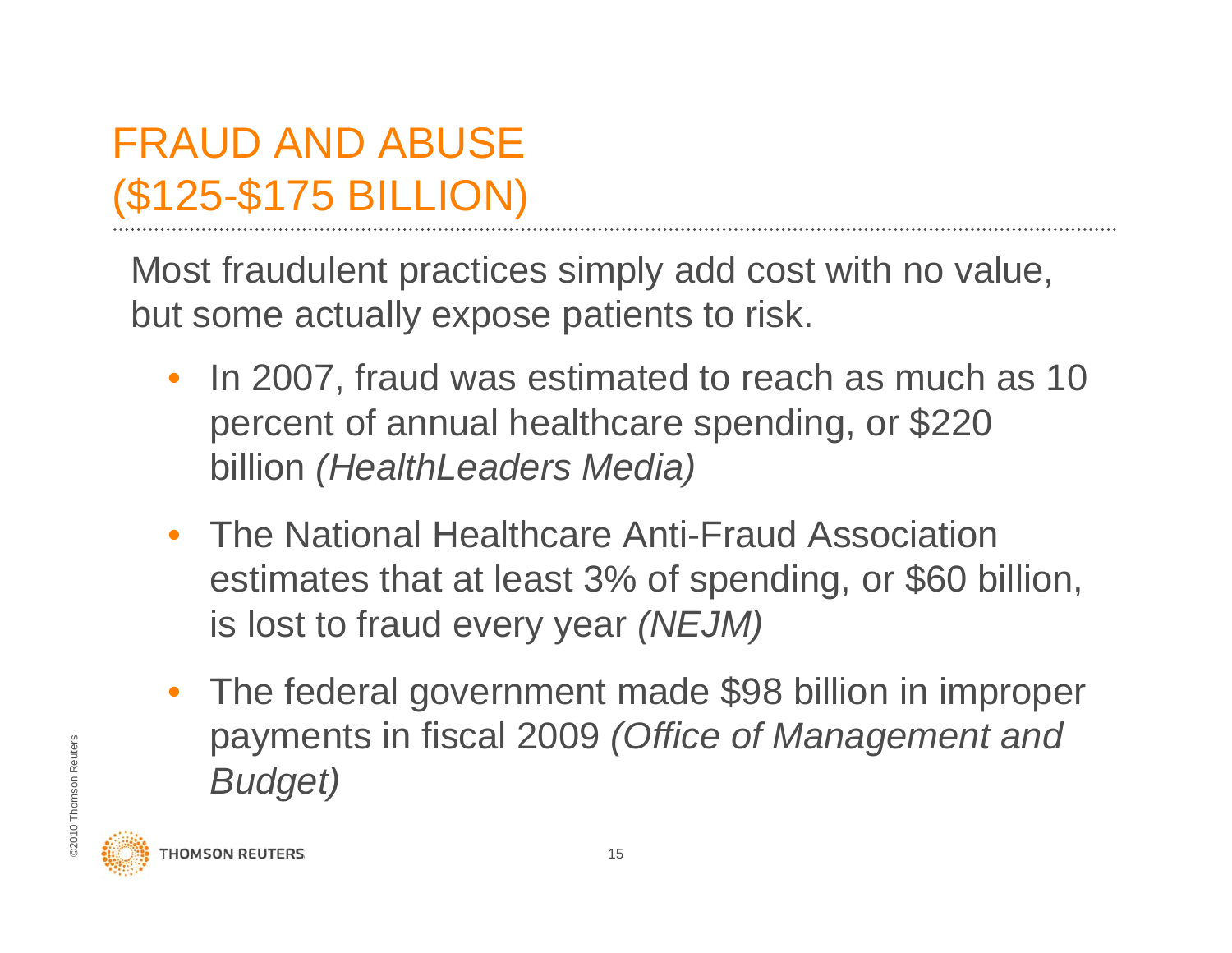# SHOULD THESE BE CONSIDERED WASTE ?

- • Increased disease due to modifiable behaviors
	- Experts agree that many conditions could be avoided by engaging in a healthier lifestyle
	- $-$  Is the system responsible for reducing these excess costs ?
- • High price of medical services
	- The U.S. healthcare system charges higher prices than other countries for services such as specialist procedures, hospital stays, and prescription drugs
	- Some of this cost may be associated with system inefficiencies previously described
- $\frac{20}{20}$   $\frac{20}{20}$   $\frac{20}{20}$  Thomson Reuters 16 Result of complicated market relationships between payers and providers

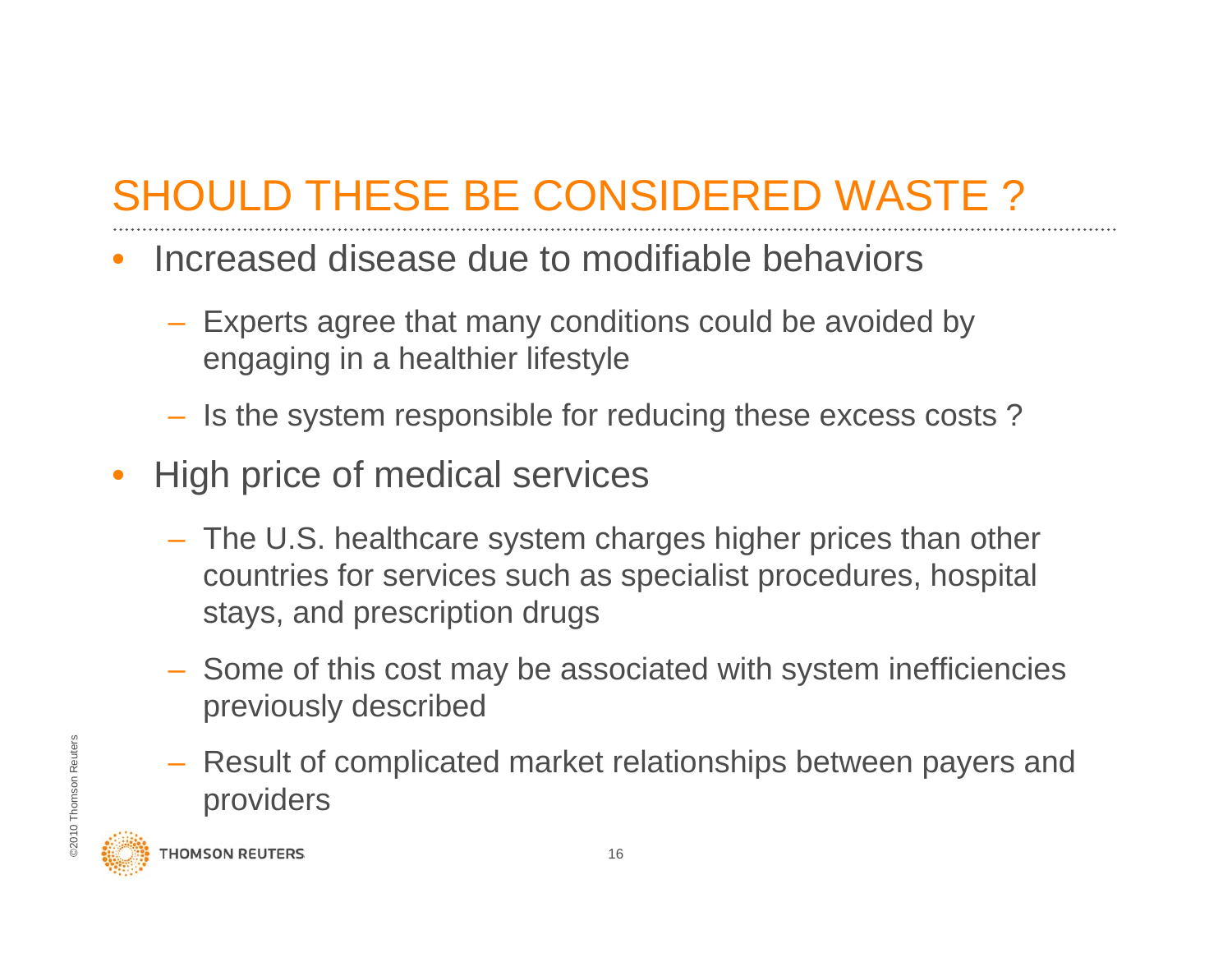#### TOTAL COST OF WASTE

|                                              | \$600-850  |
|----------------------------------------------|------------|
| 6. Fraud and Abuse                           | $$125-175$ |
| 5. Preventable Conditions                    | $$25-50$   |
| 4. Unwarranted Use                           | \$250-325  |
| 3. Lack of Care Coordination                 | $$25-50$   |
| 2. Provider Inefficiency and Errors \$75-100 |            |
| 1. Administrative Inefficiencies             | \$100-150  |



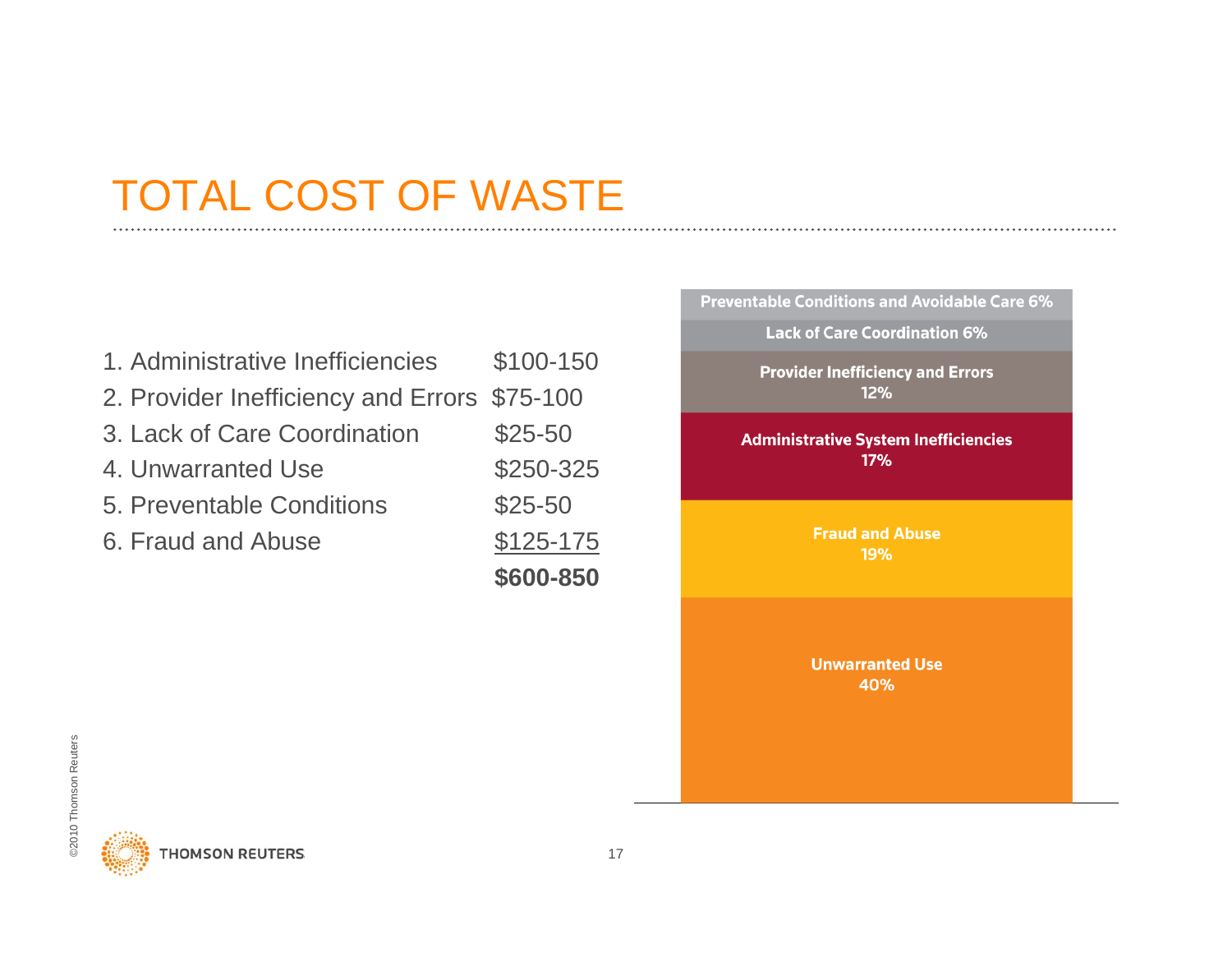#### A FRAMEWORK FOR EVALUATING PROPOSED SOLUTIONS

Objective: Reduce healthcare system waste

#### Considerations:

- • Any solution will have an intended impact on one or more categories of waste
- • The complexity of the system may contribute to unintended effects
- $\bullet$  These effects, either intended or unintended, may be positive for some categories while negative for others
- •These effects may be immediate or long-term
- $\bullet$ Ultimate value of the solution is the net of all these effects

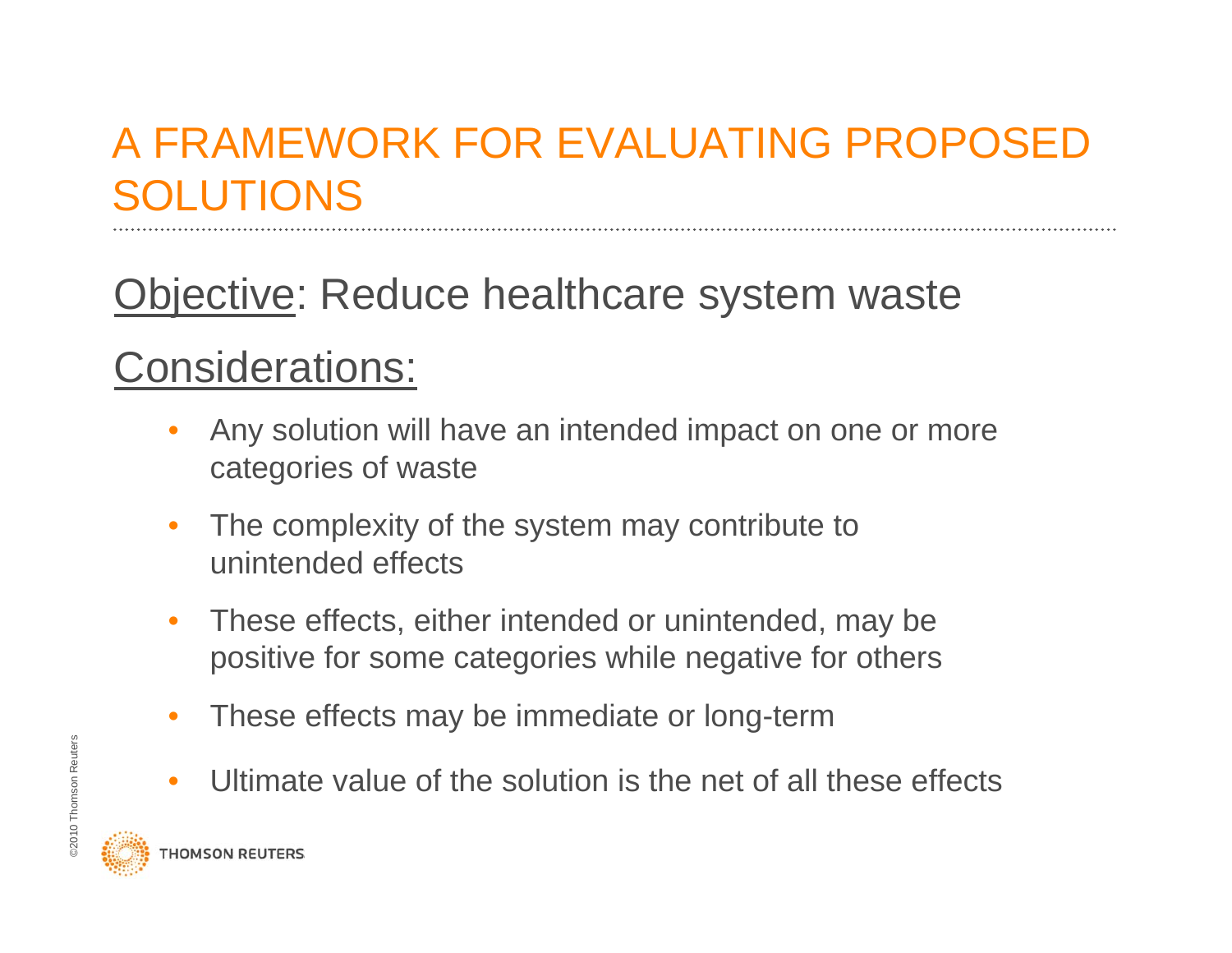### INFORMATION TECHNOLOGY SOLUTIONS TO **WASTE**

# General Value of IT Solutions:

- • Useful and actionable information to make better decisions
	- Specific
	- Relevant
	- Organized
- • Timely availability of that information
	- Appropriately prospective / real-time / retrospective
	- Easy access
	- Shared consistent and reliable sources
- $\bullet$  Efficient management of the information function
	- Data collection and transmission
	- Data transformation to information
	- Communication

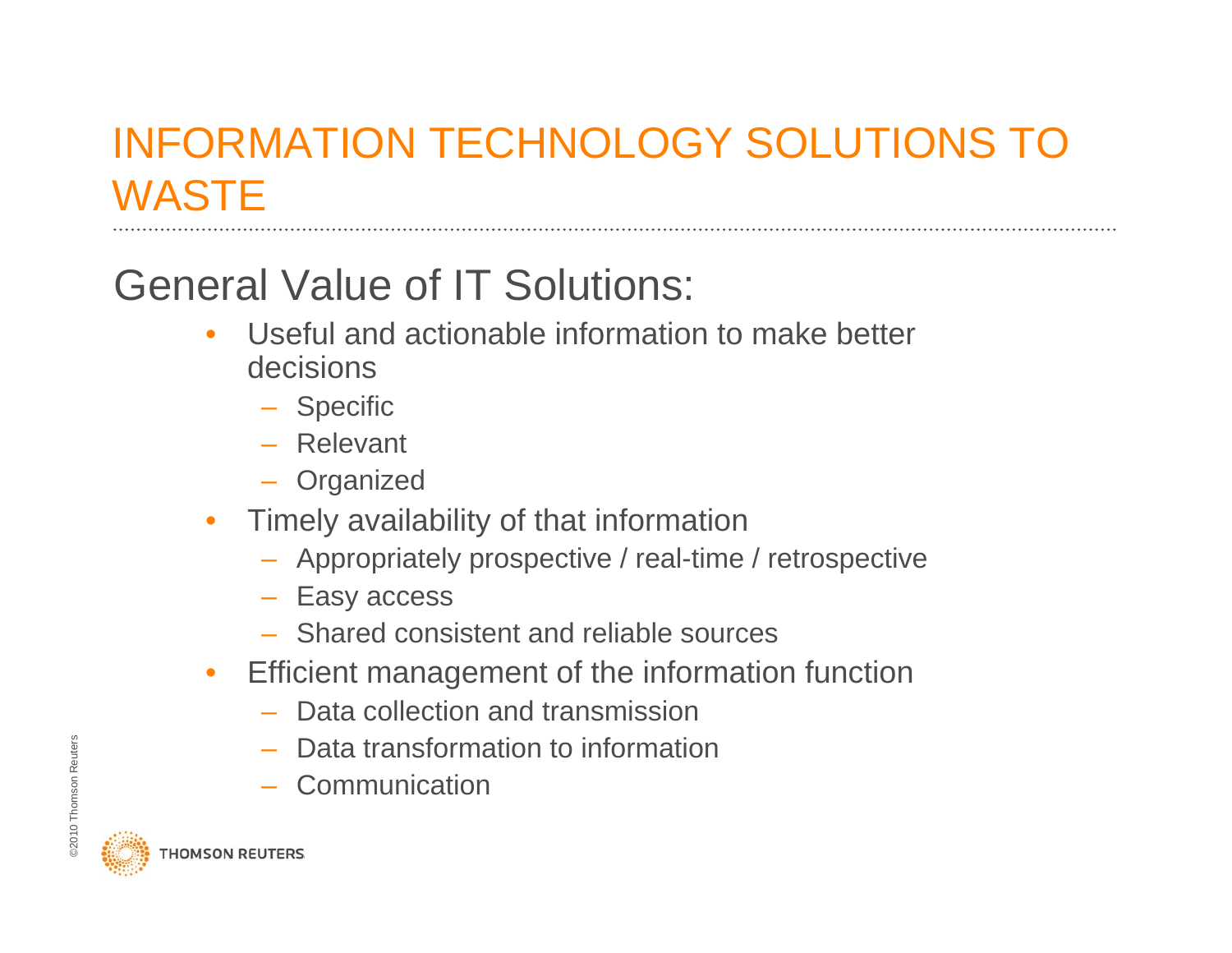# EVALUATING IT SOLUTIONS: AN EXAMPLE

#### Intended effects

|                                            | <b>Admin</b><br><b>Inefficiency</b> | <b>Inefficiency</b><br>and Errors | Care<br><b>Coordination</b> | <b>Unwarranted</b><br><b>Use</b> | <b>Avoidable</b><br>Care               | <b>Fraud</b>       | <b>Lifestyle</b>                             |
|--------------------------------------------|-------------------------------------|-----------------------------------|-----------------------------|----------------------------------|----------------------------------------|--------------------|----------------------------------------------|
| <b>EMR</b> with<br><b>Decision Support</b> |                                     | •Alerts<br>•Order sets            |                             |                                  |                                        |                    |                                              |
| <b>PHR</b>                                 |                                     |                                   | Shared<br>information       | Patient<br>decision<br>support   | Reminders<br>for<br>preventive<br>care |                    | Patient<br>engagement<br>in health<br>status |
| <b>HIE</b>                                 | Transmission<br>standards           |                                   | Shared<br>information       |                                  |                                        | Detection<br>rules |                                              |

#### Possible unintended effects

|                                            | <b>Admin</b><br><b>Inefficiency</b> | <b>Inefficiency</b><br>and Errors | Care<br><b>Coordination</b> | <b>Unwarranted</b><br><b>Use</b> | <b>Avoidable</b><br>Care | <b>Fraud</b> | <b>Lifestyle</b> |
|--------------------------------------------|-------------------------------------|-----------------------------------|-----------------------------|----------------------------------|--------------------------|--------------|------------------|
| <b>EMR</b> with<br><b>Decision Support</b> |                                     | False alerts                      |                             |                                  |                          |              |                  |
| <b>PHR</b>                                 |                                     |                                   | Missing<br>information      |                                  |                          |              |                  |
| <b>HIE</b>                                 | Additional<br>requirements          |                                   |                             |                                  |                          |              |                  |